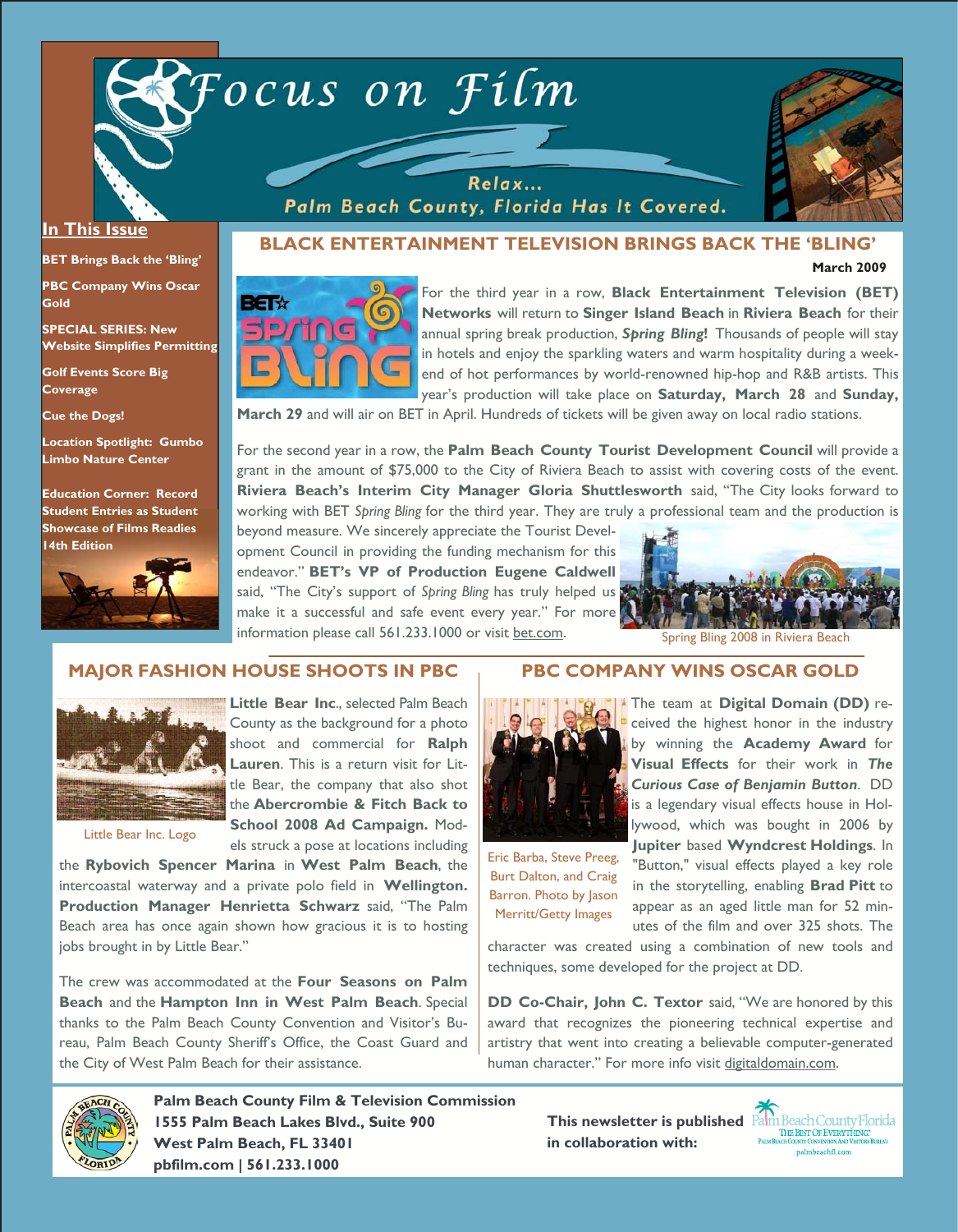#### **NEW WEBSITE SIMPLIFIES PERMITTING**



In Palm Beach County, **One-Stop Permitting** provides beautiful, unique locations without the worry of location fees. The permitting process runs entirely through the Palm Beach County Film & Television Commission (FTC), which permits these loca-

tions for free! PBFILM.COM, the official FTC website, which just went through a complete upgrade, now has a new and improved on-line permitting section that makes getting a permit a breeze.

Permits are issued for public property (i.e. parks, beaches, streets, sidewalks, public buildings) within 33 film-friendly municipalities and taxing districts in Palm Beach County. To request a permit please visit PBFILM.COM

and click on permits.

PALM BEACH COUNTY

## **GOLF EVENTS SCORE BIG COVERAGE**



Palm Beach County is home to world renowned golf events that have always attracted extensive media coverage. This year is no ex-

PGA National Resort & Spa

ception. Last month, the **Allianz Championship** was televised for 7 days on the **Golf Channel,** and this month **The Honda Classic** is being televised on both **NBC** and the **Golf Channel** for a total of 12 hours. The Classic is once again being hosted by the **PGA National Resort & Spa** in **Palm Beach Gardens** from **March 2-8, 2009**. Crisp high-definition coverage is being broadcast during both network telecasts.

#### **The Palm Beach County Sports Commission** also played



an important role in the tournament by assisting with the coordination of the PGA's visit. For more information please visit hondaclassic.com.





Barry Krischer

## **FORMER STATE ATTORNEY HAS NEW MISSION**

Former PBC State Attorney **Barry Krischer**  is a new Advisory Board Member on the PBC Film & Television Commission Board of Directors. Mr. Krischer is interested in learning more about using creative mediums such as film and TV to reach out to children and edu-

cate them about issues such as domestic violence.

Mr. Krischer is currently an instructor at the Palm Beach Community College Police Academy. Among his many accomplishments, he has received the pro bono award from the Legal Aid Society of PBC for service to the juvenile justice system.

### **FESTIVAL CELEBRATES BLACK HERITAGE**



**ArtSmart**, an arts program at the **Kravis Center for the Performing Arts** in **West Palm Beach** is celebrating their fourth season of the **Afri-**

**can-American Film Festival**. The program this year takes place on March, 12, 19th and 26th and includes three films, *I Know Why the Caged Bird Sings*, *Go Tell It on the Mountain* and *Zora is My Name!* Festival Founder/Producer **James Drayton** said, "The purpose of this festival is to entertain and to educate the public about the existence of African-American cinema. We hope to raise the profile of African-American films in this country and encourage young people to become filmmakers and to understand the broad nature of the film industry."

The series costs \$25 per person or \$10 per film. All films will be shown at the Kravis Center. For more info call 561.832.7469.

## **HOT TOPIC: FLORIDA FILM INCENTIVE**



tant to remember the significant role film and entertainment plays in our state, directly employing more than

100,000 Floridians." Recently, members of the industry have been lobbying the state legislature to pass a bill to restore Florida's competitive edge. **Governor Crist** is recommending the Film Financial Incentive Program for the 2009/10 budget be restored to **\$10 million**, which will double the amount of the current incentive. **State Film Commissioner Lucia Fishburne** said, "Governor Crist's budget recommendation is indicative of his support of this industry sector generating \$29.2 billion in 2007."

States with higher incentives are more competitive in the marketplace and draw more productions. Less money for incentives means fewer in-state productions, which means Florida's entertainment industry will lose work or move to other states. In fiscal year 2007/08, the state allocated \$25 million for incentives that went to 53 productions and generated a nearly \$7 return for every \$1 of incentive funds rebated for Florida resident wages and Florida businesses. For more info visit filminflorida.com.

## **OSCAR NIGHT'S HOTTEST LOCAL PARTY**



Guests walked the red carpet as they arrived at the **Palm Beach International Film Festival's (PBIFF) Oscar Night® America 2009**. The

event, which was held at **Bogart's Bar & Grille at Muvico Palace in Boca Raton**, gave local film lovers a chance to experience a Hollywood-style party complete with a private viewing of the **81st Annual Academy Awards**® on the big screen.

**PBIFF Chair Yvonne Boice** said, "We had a record turnout for the event. The continued interest in the movies is encouraging as PBIFF enters its 14th year." The 14<sup>th</sup> Annual PBIFF will be held **April 23-27, 2009**. For more information visit pbifilmfest.org.

**Governor Crist** says, "It is impor-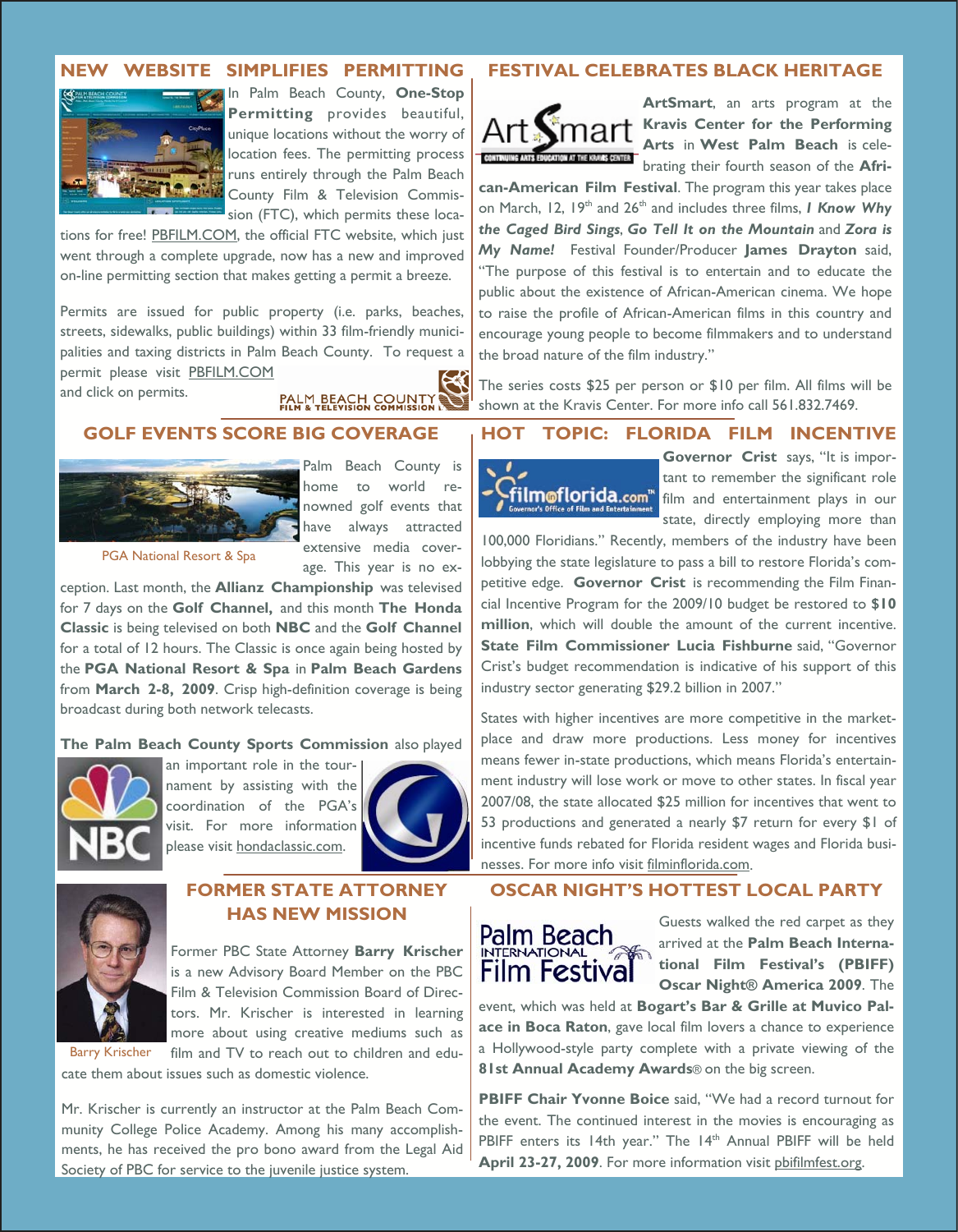## **RECORD STUDENT ENTRIES AS STUDENT SHOWCASE OF FILMS READIES 14TH EDITION**



The countdown has begun to the **14th Annual Palm Beach International Film Festival Student Showcase of Films** (SSOF) which takes place on **Tuesday, April 28, 2009**. This year's event set a new record with 219 entries from educational institutions all over the State of Florida that were submitted under seven categories. From this great field of entries, 12 students will be chosen to receive awards from the juried competition in the categories of Feature/Shorts and Documentaries, Music Videos, Animation, Commercial/PSA's Screenwriting and Burt Reynolds's Scholarships at the live ceremony. An additional "Audience Award" will be handed out to the students with the most votes from an online competition. Entries selected to participate for

the "Audience Award", will be available this month at pbfilm.com under Student Showcase of Films for viewing and voting. Over 700 students are expected to walk the red carpet and pack **Palm Beach Community College's Duncan Theater** the morning of April 28. For more information

about the Student Showcase of Films please call 561.233.1000 or e-mail amarquez@pbfilm.com.



Palm Beach International Film Festival/Student Showcase of Films Review Show. The show begins airing on March 7 and will continue airing through the 2009 Festival. For info call 561.233.1000.

#### **NEW FILM FEST HAS MEDIA BUZZING**



**The First Annual Trik Flix Film Festival** will be launched at **Abacoa** in **Jupiter** on **Saturday, April 25, 2009**! **Trik Flix Executive Director**

**Mary Johnson** says, "The festival will be webcast live and have coverage on **ESPN**, **Fuel TV** and other national and local TV, print and web." Filmmakers, 25 and under, will have the opportunity to present their action sports videos on the big screen alongside top filmmakers in the action sports world. The day long festival will include pro skate and BMX sessions, filmmaking workshops with creative pros, and big screen premieres of young local filmmakers. Prizes include a \$10,000 scholarship, Apple products, bikes, surfboards and other gear. Admission is free of charge and festival organizers are expecting over 10,000 people to attend.

Trik Flix is also raising awareness and money for the Surfrider Foundation and the Center for Autism. To enter your film in the film competition or to learn more about this event, please visit Trikflix.com or call 561.568.1114 for more information.

# **STUDENTS EARN INDUSTRY CRED**



Producers **Kenny Mikey** and **Riley Roam** are passionate about creating dynamic, entertaining video and television. Their production company, **Roam Around Productions**, is on

the lot of **G-Star Studios** in **West Palm Beach**, where Mikey and Roam utilize the students on various projects. Students and alumni have helped pre-edit and edit a series of shorts that will be appearing on Go.TravelChannel.com, a new website from the **Travel Channel** exclusively for mobile devices. The shorts are point of interest videos about different locations in Florida. The videos feature the voice of **Samantha Brown** from the **Travel Channel.** Mikey said, "We love working with G-Star students. They're every bit as hardworking as anyone in the industry."

Roam Around is also producing a video for the Palm Beach County School District for the third year in row, about new schools. The 2007 show, *Extreme School Makeover: Palm Beach Edition,* won a Communicator Award, which honors creative excellence for communications professionals.

#### **CUE THE DOGS!**



*Destiny and the Bulldozers*, is the new feature film to be shot at **The G-Star School of the Arts** in **West Palm Beach** in **June**. This

family movie is billed as *Caddyshack* meets *The Alamo*. Academy Award winner **Bobby Moresco** (*Crash, Million Dollar Baby*) is Executive Consultant on the film; **Amanda Moresco** (*Crash, The Black Donnellys*) is writing the script; and **Joe Reilly** (*The Prince and the Pauper, Kings of Appletown*) is directing.

This film is also set to star a variety of local dogs and a casting call will be held on **March 28th** from **11:00am-4:00pm** at G-Star. There is a \$5 entry fee. For more info please visit gstarschool.org.

#### **AWARD WINNER HAS LOCAL TV PREMIERE**



The award-winning short documentary, *Miss Lil's Camp* will have its local TV debut on **WXEL Florida**, **Saturday, April 11th at 10:30pm** and **Sunday, April 19th at 2:30pm**. The film was produced, edited and co-directed by film-

Lillian Smith

maker **Suzanne Niedland** of **BusEye Films**. With distribution nationally on public television, Niedland hopes to introduce its audience to **Lillian Smith**, the director of a girls camp in Georgia, who taught campers that segregation was wrong. Niedland says, "The themes of this documentary are the timeless issues of racial, social and gender intolerance and the courage of one woman to confront them." For more information visit misslilscamp.com.